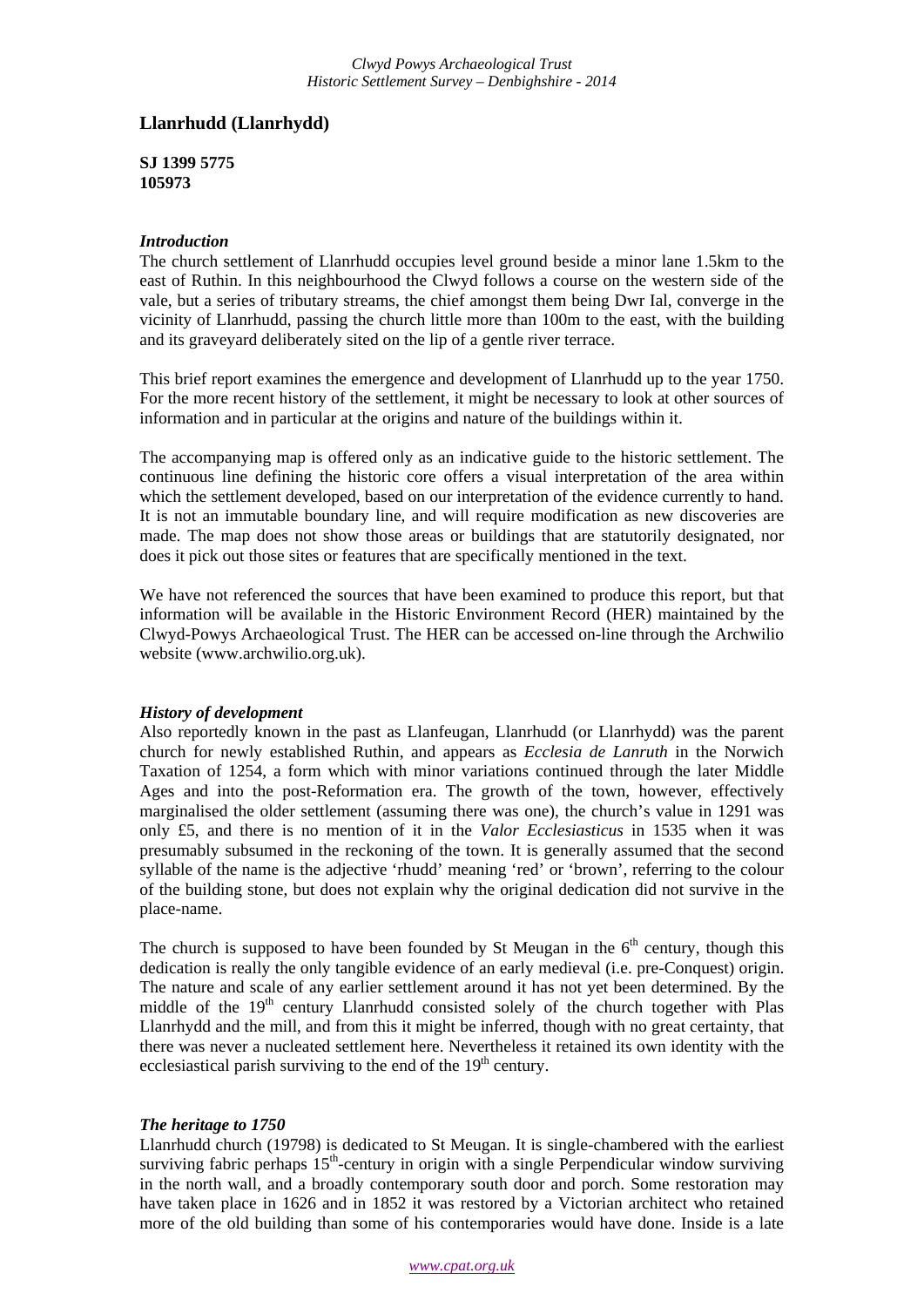### *Clwyd Powys Archaeological Trust Historic Settlement Survey – Denbighshire - 2014*

medieval rood screen, some fragments of stained glass from the  $15<sup>th</sup>$  or  $16<sup>th</sup>$  century, a succession of monuments from the late  $16<sup>th</sup>$  century onwards, a plain font and a  $17<sup>th</sup>$ -century altar table.



*Llanrhudd Church and churchyard cross, photo 3053-0001, © CPAT 2014* 

The churchyard (19799) is rectangular and there is nothing to suggest that there was an earlier curvilinear 'llan'. An elaborate churchyard cross, one of the more notable Denbighshire crosses but now reduced to a decorated shaft and a socket stone, stands beyond the south door of the church.